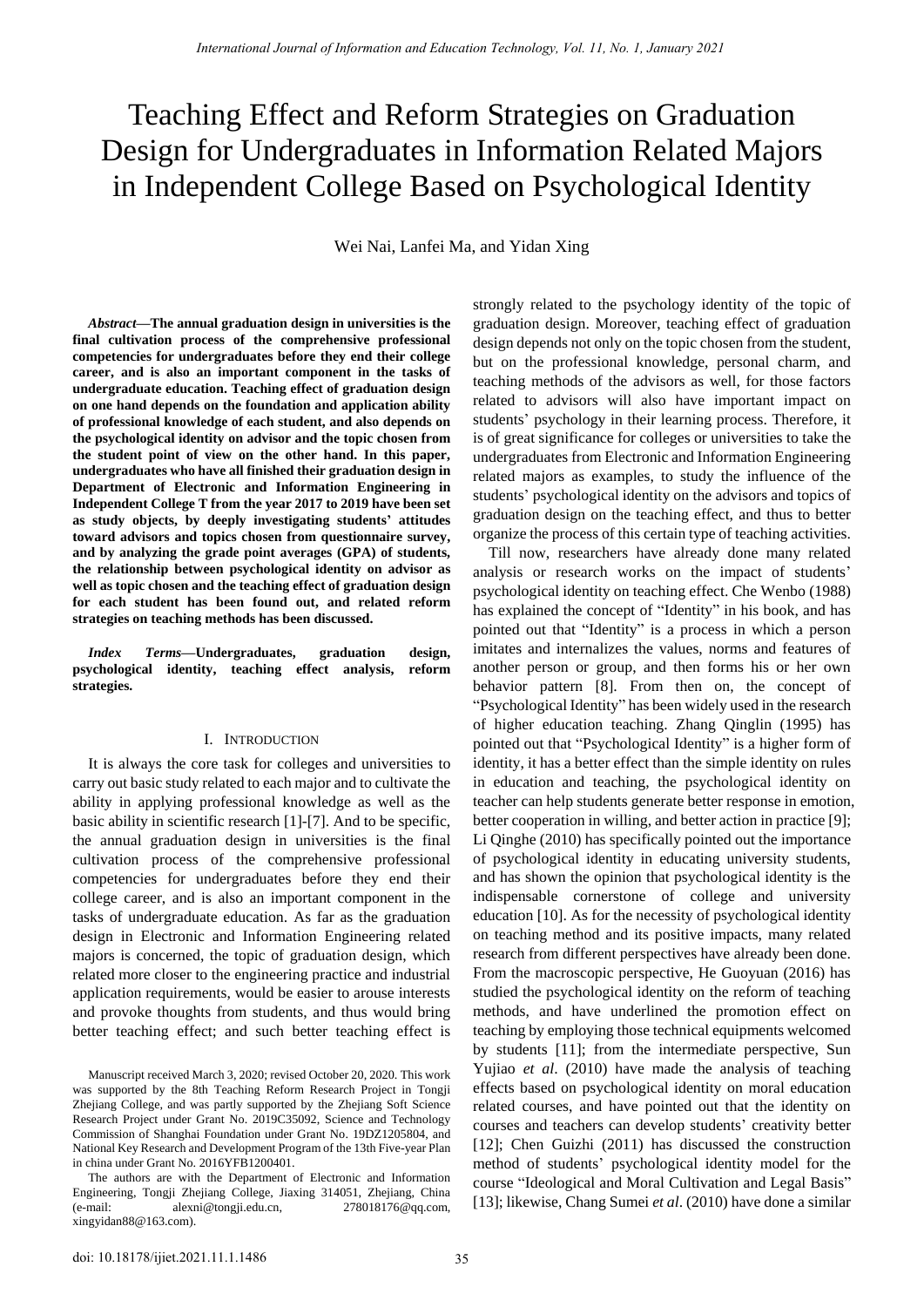work on the construction method of psychological identity strategy for the ideological and political theory courses in colleges and universities [14]; while from the microscopic perspective, Zhang Qian (2017) has studied the psychological identity of ethnic minority students on education reform in universities, and have pointed out that psychological identity is of great significance to the formation of self-confidence and internal solid learning driving force for ethnic minority students who do not have quite solid learning foundation during their high-school stage [15]; Cao Hongbo (2014) have carefully studied the singing psychological identity of specific ethnic minority students for specific vocal music courses, and have pointed out that psychological identity can promote cultural understanding and the performance during their vocal music study [16]. Last but not least, there are also a bunch of related research on psychological identity on university teachers. Li Junling *et al*. (2000) believed an old Chinese Saying "Be close to his teacher and believe in his way", they have founded that university students would like to accept the lectures given by the teacher admired, loved, and respected by them, and the best study effect can thus be achieved, and they have also founded that apart from specialized courses study, students are even likely to internalize their teachers' behavioral advantages into their own behavioral characteristics just because of their psychological identity on their teacher [17]; not come singly but in pairs, Zhang Na (2012) have also pointed out in her research that 80% students would like to love a course just because they have psychological identity on the course teacher, and correspondingly, 70% teachers believe that the positive influence of personal charm on problem students is very significant [18].

From the literature review above, it can be found that the effect of psychological identity on certain type of courses, specific courses, and teaching object have all been reported in some related research, however, graduation design, which plays an important role in undergraduate education and has a special form in its teaching process, has still been seldom discussed focusing on the influence of students' psychological identity on teaching effect. For undergraduates in Electronic and Information Engineering related majors in independent colleges, as the vast majority of them have relatively weaker theoretical study foundation and study initiative compared with the students in ordinary colleges and universities, their study enthusiasm for specified theoretical and practical courses would usually depends on their interest and their love of teachers. In the teaching process of graduation design, if only the way of "From top to bottom" to distribute the topic simply and roughly for those students without considering their psychological identity on the advisors and the topics given, the initiative and creativity of them in completing related study tasks in graduation design will be stifled and limited to a certain extent. Therefore, in this paper, undergraduates who have all finished their graduation design in Department of Electronic and Information Engineering in Independent College T from the year 2017 to 2019 have been set as study objects, by deeply investigating students" attitudes toward supervisors and topics chosen from questionnaire survey, and by analyzing the grade point averages (GPA) of students, the relationship between psychological identity of supervisor as well as topic chosen and the teaching effect of graduation design for each student has been found out, and related reform strategies on teaching methods has been discussed.

# II. INVESTIGATION AND ANALYSIS ON TEACHING EFFECT OF GRADUATION DESIGN

# *A. Investigation Process Design*

As mentioned above, certain undergraduates who have all finished their graduation design in Department of Electronic and Information Engineering in Independent College T from the year 2017 to 2019 have been set as study objects, those students have been divided into two types according to the characteristics of the graduation thesis defense process of graduation design in this college. One type of students are those ones who have applied and have finally got "Excellent" scores, the other type are those ones who have got other scores. Such division method has mainly taken the way of score evaluation for students into consideration, for a student can only get an "Excellent" score by attending a more strict graduation thesis defense process and performing well. Usually, students who apply for better scores would have more confidence in their graduation design work, the applications for better scores can also reflects their better workloads and more research gains. Moreover, such division can also help to better analyze the effect of students' psychological identity on advisors, topics and the whole guidance processes from advisors in achieving their final scores during the whole graduation design process, especially for the group of students who get "Excellent" scores.

The investigation is carried out in the form of questionnaire. The objects of the questionnaire are just the research objects in this paper, namely the graduate students in the year 2017, 2018 and 2019 who have completed their graduation thesis defense in Electronic and Information Engineering related majors in independent college T. The main content of the questionnaires distributed to those students is quite simple and only have three parts, each part have only 1 question, as shown in Table I. The first part focuses on the psychological identity on the advisors, the question is about whether a student think that his or her advisor can be a model for student and have strong professional knowledge; the second part focuses on the psychological identity on the topics, the question is about whether a student think that the topic of his or her graduation design is properly set by not only taking his or her personal interest in professional techniques, but also taking the workload and difficulty of graduation design into consideration; while the third part focuses on the psychological identity on the whole guidance processes, the question is about whether a student think that his or her advisor can answer questions and give helpful advices timely on key techniques and key problems during the whole graduation design process.

In order to ensure that most of the graduate students can participate in the investigation, questionnaire distribution and collection processes have been done by the form of on-site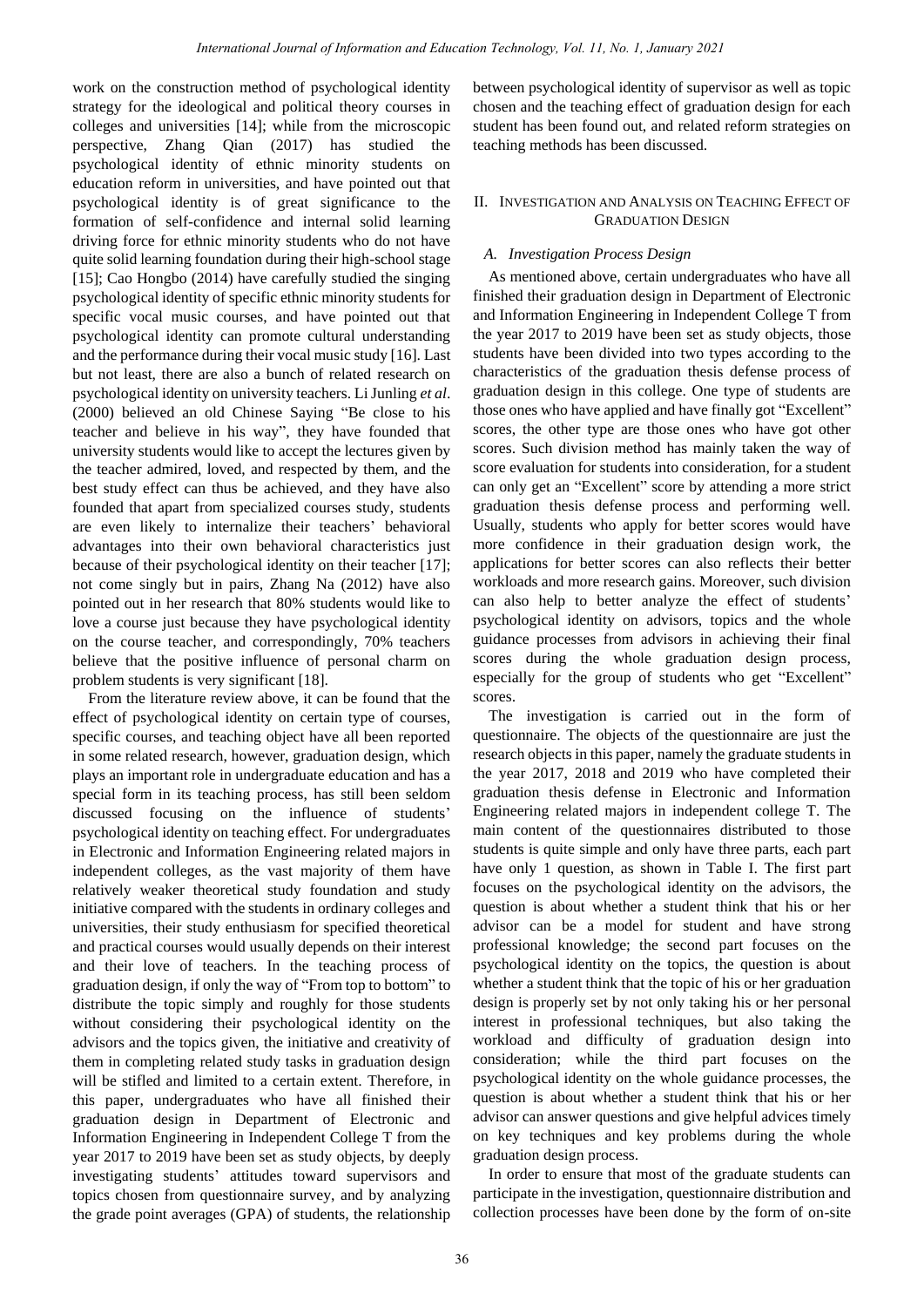question and answer (Q&A), and on-site recording at the graduation thesis defense sites of different student groups. That is to say, each student is invited to answer those three questions above after finishing his or her thesis defense and before they left. Considering that students participating in the graduation thesis defense are the their graduation stage, it is urgent for them to deal with various matters related to graduation like thesis modification, the questionnaire has only set up three questions so as not to take up so much time of them.

TABLE I: THREE CORE QUESTIONS DESIGNED ON THE QUESTIONNAIRE AND THE SURVEY DATA COLLECTED

| Ouestion                                                                                                                                                                                                                   | Options and survey data<br>collected                       |
|----------------------------------------------------------------------------------------------------------------------------------------------------------------------------------------------------------------------------|------------------------------------------------------------|
| 1. Do you think that your advisor can<br>be a model for student and have strong<br>professional knowledge?                                                                                                                 | $(1)$ YES $(634/645.98.3\%)$ ;<br>(2) NO (11/645, 1.7%)    |
| 2. Do you think that the topic of your<br>graduation design is properly set by<br>not only taking your personal interest<br>in professional techniques, but also<br>taking the workload and difficulty of                  | $(1)$ YES $(536/645, 83.1\%)$ ;<br>(2) NO (109/645, 16.9%) |
| graduation design into consideration?<br>3. Do you think that your advisor can<br>answer questions and give helpful<br>advices timely on key techniques and<br>key problems during the whole<br>graduation design process? | $(1)$ YES $(645/645, 100\%)$ ;<br>$(2) NO (0/645, 0\%)$    |

# *B. Analysis on the Relationship between Psychological Identity and Final Score of Graduation Design for Individuals*

There are 660 graduate students in total between the year 2017 and 2019 from 6 different Electronic and Information Engineering related majors in independent college T, including communication engineering, electronic information engineering, computer science and technology, electrical engineering and automation, automation, rail transit signal and control. Thus the universality and representativeness of the investigation in major dimension can be ensured. In the investigation, 645 effective questionnaires have been finally collected back. To be specific, questionnaires from 72 students who got "Excellent" scores have all been collected back, and 573 questionnaires from other 588 students have also been collected back.

As already shown in Table I, for the first core question in the investigation "Do you think that your advisor can be a model for student and have strong professional knowledge?" Over 98.3% students have given their answer "YES", only 11 students have chosen the item "NO". By on-site short interviews with those 11 students, the reason of their choosing "NO" are almost the same as: "I have not been arranged my favorite advisor, and the teacher who finally be my advisor works in a different way I"ve expected, but I do NOT mean that my advisor is not competence for being a good advisor." And for the third core question in the investigation "Do you think that your advisor can answer questions and give helpful advices timely on key techniques and key problems during the whole graduation design process?" 100% students have given their answer "YES",

and this result gives a positive signal to the teachers' sense of responsibility and professional ability in their process of being a graduation design advisor.

In the questionnaires collected back, the attitudes from individuals are quite different towards the second core question in the investigation "Do you think that the topic of your graduation design is properly set by not only taking your personal interest in professional techniques, but also taking the workload and difficulty of graduation design into consideration?" In order to analyze the differences, opinions from 2 different groups of students have been separated, Fig. 1 shows the opinions on the second core question from the group of student who finally get "Excellent" scores; while Fig. 2 shows the opinions on the same question from the group of other students.



Fig. 1. Distribution of the results on the second core question from the group of students who finally get "Excellent" scores.



Fig. 2. Distribution of the results on the second core question from the group of other students.

It can be seen from the two figures above that in the group of students who get "Excellent" score, only 3 of them do not feel like their topics of graduation design, they think that the topics chosen are not their favorite research directions. Even though, the proportion of "YES" answer given from the group of students who get "Excellent" score (95.83%) in Fig. 1 is way much higher than the corresponding proportion of "YES" answer given from the group of other students (81.50%) in Fig. 2. If analysis can be done further in the group of other students, it can be seen from Fig. 2 that students get three different final scores "Good" (which is a relatively higher score in this group), "Medium" (which is a score lower than "Good" but higher than "Pass") and "Pass", and it can be found that the proportion of students who hold the positive identity attitudes on their topics is in direct proportion to their final scores. To be specific, 90.00% of the students who get relatively higher "Good" scores give the answer "YES", while only 72.44% of the students who get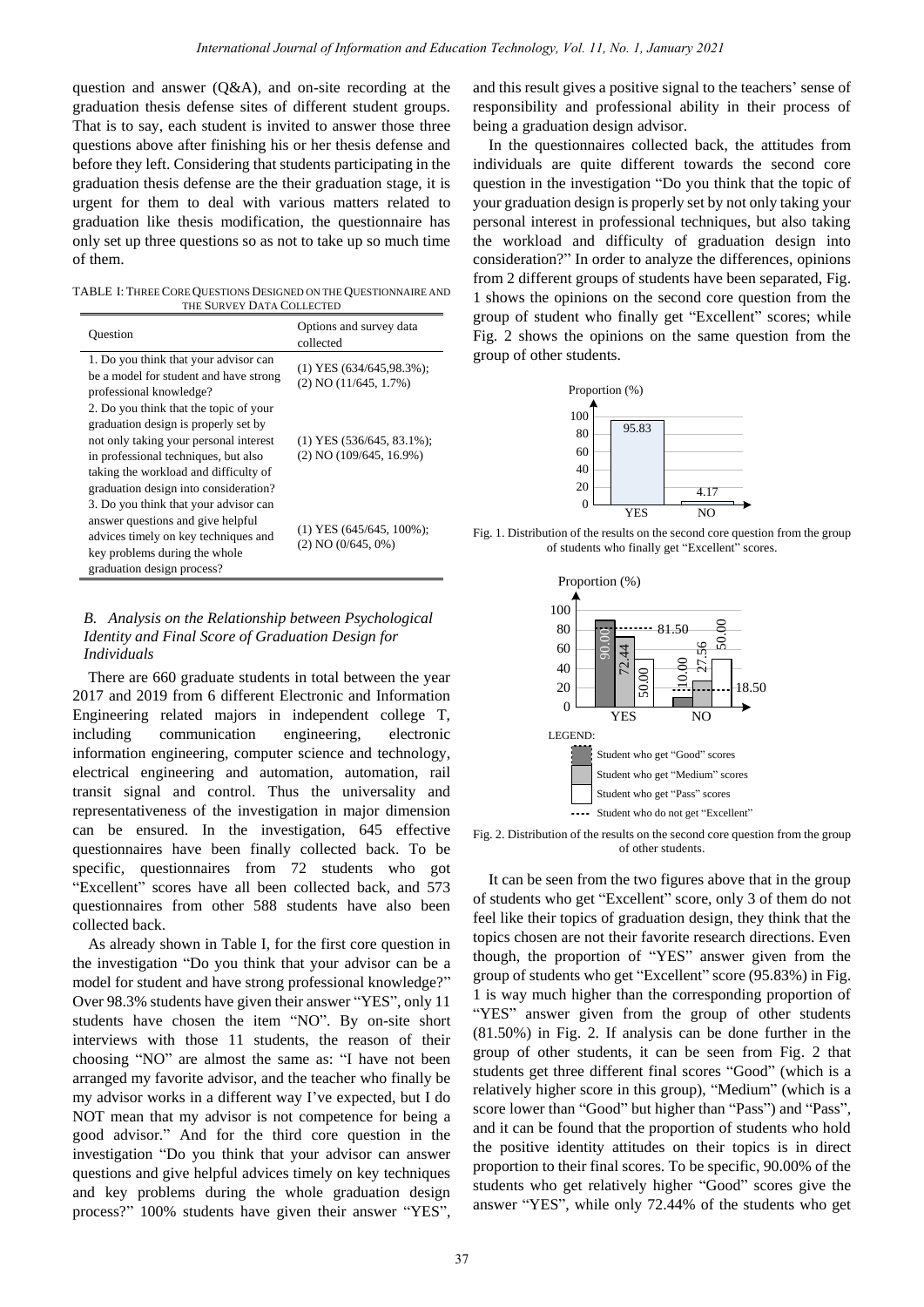"Medium" and 50.00% of the students who get "Pass" give the same answer.

Combined with the discussion at the beginning of Section 2.2, it can be analyzed that the vast majority of students have the psychological identity on their advisors, topics, and the whole guidance processes from advisors. The real problem that make students feel confused are in the topic chosen during the whole graduation design process, which also reflects the current situation "From top to bottom" in distributing advisors and topics for students without considering their psychological identity on the advisors and the topics given. Even if some of the students may be "lucky" to choose topics they really like by negotiating with their advisors, it cannot be denied that quite a few students still doing the works they do not really like during their graduation design process, and this situation on some level affect their final scores.

## *C. Analysis on the Relationship between Psychological Identity and Score Improvement in Graduation Design for Individuals*

In order to further explore the effect of psychological identity on topic chosen in graduation design, and to analyze the impact of psychological identity on the final teaching effect in a more objective way, apart from simply analyzing the relevant information reflected in the questionnaire and the scores students get in their graduation design, a deeper relationship in score dimension should also be considered. If affected positively by psychological identity on topic chosen, the score of a student may be changed better in his or her graduation design compared with his or her average scores or GPA during the past semesters; similarly, if affected negatively, the score of a student may be get worse in his or her graduation design. Therefore, in this part, GPA of those 645 students participated in the investigation from 6 different Electronic and Information Engineering related majors in independent college T has been obtained from the educational administration system by mapping their student ID numbers, so as to discuss if there are some relationships between psychological identity on topic chosen and score improvement in graduation design.

The GPA distribution of all 645 students in past semesters have been shown in Fig. 3. There are 97 students have GPAs between 4 and 5 (namely between "Excellent" and "Good"), 305 students have GPAs between 3 and 4 (namely between "Good" and "Medium"), 201 students have GPAs between 2 and 3 (namely between "Pass" and "Medium"), and 42 students have GPAs lower than 2 (which means that they have failed several courses in curriculum).



Fig. 2. Distribution of GPAs of all 645 students in their past semesters (with the scores of graduation design excluded).

During the analysis process in this section, the group of students who get "Excellent" in graduation design has been firstly investigated. The distribution of GPAs of those 72

students in their past semesters is shown in Table II. It can be seen that, most students in those 69 students who have the psychological identity on their topic chosen and finally get "Excellent" scores in their graduation design are not just "Top Students", but those students whose GPAs are at 3-4 in their past semesters, and also, there are a bunch of students whose GPAs are only at 2-3 in their past semesters, have shown their abilities in comprehensively applying professional knowledge and skills and get "Excellent" scores finally in their graduation design. Those data above can on some level reflect that, psychological identity, or interest as people usually mentioned, can effectively help students to promote their subjective initiative, maximize their potential in their graduation design study, and make the best of teaching effects from advisors.

TABLE II: DISTRIBUTION OF GPAS IN PAST SEMESTERS OF THE 72 **JDENTS WHO GET "EXCELLENT" SCORES IN GRADUATION DESIGN** 

| 0.000.00 0.000 0.000 0.000.000<br><u>DCONDUM CINIDOMIQUE DIOISSI</u> |                                                                 |            |                                                                       |  |
|----------------------------------------------------------------------|-----------------------------------------------------------------|------------|-----------------------------------------------------------------------|--|
|                                                                      | 69 Students Who Like Their Topic<br>Chosen in Graduation Design |            | 3 Students Who Do NOT Like Their<br>Topic Chosen in Graduation Design |  |
| <b>GPA</b>                                                           | Number of students                                              | <b>GPA</b> | Number of students                                                    |  |
| 4-5                                                                  | 28                                                              | $4 - 5$    |                                                                       |  |
| $3 - 4$                                                              | 31                                                              | $3-4$      |                                                                       |  |
| $2 - 3$                                                              | 10                                                              | $2 - 3$    |                                                                       |  |
| Below 2                                                              |                                                                 | Below 2    |                                                                       |  |

Similar situation also appears in the 380 students who get "Good" scores in graduation design. The distribution of GPAs of these 380 students in their past semesters is shown in Table III. Even if from the student number point of view, most students in those 342 students, to be specific, 168 students who have the psychological identity on their topic chosen and finally get "Good" scores in their graduation design are those students whose GPAs are on the second level, namely the GPAs at 2-3 in their past semesters, however, the 168 students only take up 44.21% of those students who get "Good" scores in graduation design; it should be noticed that 133 students with their GPAs lower than 3 finally get "Good" scores in graduation design, and they take up 54.73% of those students whose GPAs are below 3 in their past semesters. These data has fully shown that, based on the interest of the topic chosen, student whose GPA is not outstanding can still excavate their potential in study, improve the comprehensive application ability of professional knowledge under the guidance of the advisor, and make a breakthrough in their graduation design study process.

TABLE III: DISTRIBUTION OF GPAS IN PAST SEMESTERS OF THE 380 STUDENTS WHO GET "GOOD" SCORES IN GRADUATION DESIGN

|            | 342 Students Who Like Their |            | 38 Students Who Do NOT Like      |
|------------|-----------------------------|------------|----------------------------------|
|            | Topic Chosen in Graduation  |            | Their Topic Chosen in Graduation |
| Design     |                             | Design     |                                  |
| <b>GPA</b> | Number of students          | <b>GPA</b> | Number of students               |
| $4 - 5$    | 41                          | $4 - 5$    | 25                               |
| $3-4$      | 168                         | $3-4$      | 13                               |
| $2 - 3$    | 126                         | $2 - 3$    |                                  |
| Below 2    |                             | Below 2    |                                  |

From another point of view, the 3 students in Table II who do not like their topic chosen in graduation design, are the "Top Students" with GPAs at 4-5. The reason of them to get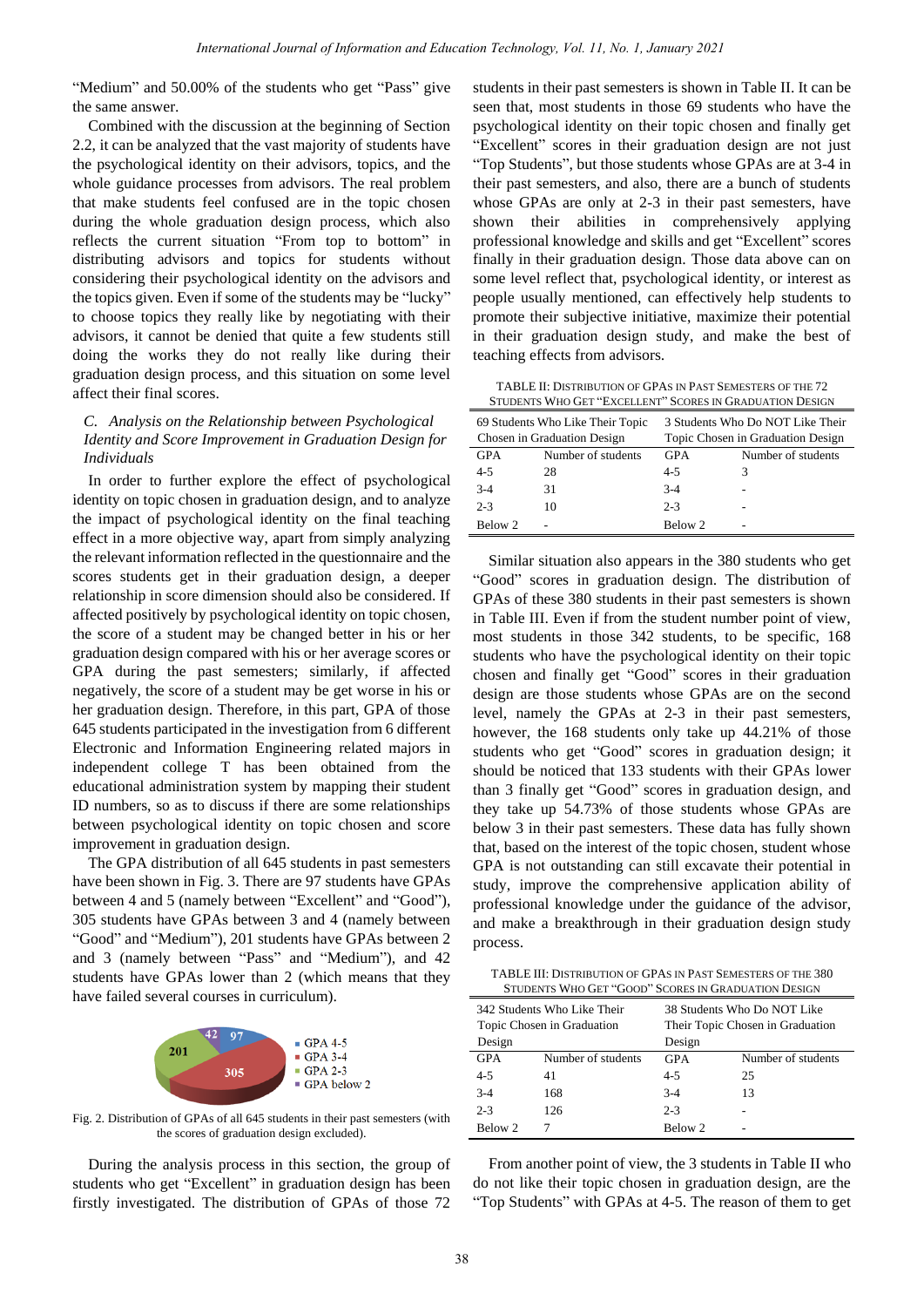"Excellent" scores in graduation design, is for sure not because of their psychological identity, but their strong study ability and rigorous study attitude towards any study process. Even if they were not assigned the topics they really like, they were still able to complete the graduation design work with high quality in a responsible manner for themselves. On the other hand, "Top Students" with GPAs at 4-5 take up a large proportion in those 38 students in Table III who do not like their topic chosen in graduation design and finally get "Good" scores. Their "decline" in score of graduation design may be affected by many factors, such as busy preparing postgraduate entrance examination or work implementation, etc. But it is undeniable that topic selection is also an important factor in causing the "decline" in score, for they would have lower willing in doing work seriously in research directions which they are not interested in.

## III. REFORM STRATEGIES ANALYSIS ON ENHANCING TEACHING EFFECT IN GRADUATION DESIGN

From the investigation in Section 2, the relationship between the factors of psychological identity from students and teaching effects in the process of graduation design study can be found. Although at present, personal research preferences in topic choosing process for graduate students in Electronic and Information Engineering related majors in independent college T has not been considered, only the way of "From top to bottom", namely the way of distributing the topics simply and roughly is adopted, there are still some "lucky" students who can follow the teachers more identified in terms of knowledge and style of teaching, or can be assigned to their more favorite topics. It is of no doubt from the analysis in Section 2, those "lucky" students who have psychological identity on advisors, especially on topics chosen, can generally make outstanding progress and thus get higher scores in their graduation design studies. Therefore, by considering the study ability and study foundation of the students in Electronic and Information Engineering related majors in independent college, and by a more responsible attitude to the study effect, other than the teachers who are supposed to be advisors, both the college and related department (of Electronic and Information Engineering) have the responsibility and obligation to optimize the whole organization process in a better way. By referencing the investigation and analysis in Section 2, and by considering that there are some common problems in the teaching process and teaching effect in the graduation design process in other relevant disciplines, in this section, some teaching reform strategies for graduation design is given as follows based on the psychological identity of students:

## *A. Attach Importance to the Initiative of Students in Topic Choosing*

For the students who are generally lack of enthusiasm in study in independent colleges, in order to achieve better teach effect in graduation design, the psychological identity must be gained from students, which is also an issue that can be explained by the data in the investigation process. The current "From top to bottom" way of topic distributing for graduate students, might be the most reasonable way in

teaching management, and the most convenient way in teaching organization for graduation design, but it does NOT really mean that initiative of students can be ignored, it does NOT really mean that students con not show their opinions in topic choosing. Usually situation in colleges is always like: the number of teachers is limited, and the specialty of each teacher cannot fulfill the requirements from students in organizing topic choosing for graduation design, but still, it would be possible to give full play of students' initiative, to let the students show their preferences in topic choosing, and to find the balance between the professional expertise of teachers and the research direction preference of students. Attach importance to the initiative of students in topic choosing, is for sure the premise of improving teaching effect and achieving better work effect.

# *B. Further Improving the Charisma and Professional Ability of Teachers*

Even if the investigation in Section 2 shows the psychological identity on advisors is quite good, but as the students are not quite satisfied in their topic chosen, enhancing teaching effect of graduation design depends more on the professional background and the personal charm of teachers. Usually, students would be care about by their advisors not only just on their graduation design, but their everyday life, future career development as well. That is to say, apart from the guidance on the topic of graduation design itself, the psychological identity will be improved and the negative effect on topic chosen may be eliminated if an advisor can give warm, suitable, timely help in case his or her student get confused in other issues apart from study. Moreover, the professional ability of teacher is always the primary factor in generating psychological identity from students. The teachers in independent colleges may have some weak points in certain areas, especially in some interdisciplinary fields, therefore, it is also a necessary way to improve teaching effect that the teachers should always improve and optimize their knowledge system.

### IV. CONCLUSIONS

Aiming at changing the current situation of "From top to bottom" in advisor and topic distribution in organizing graduation design which is the most important content in the curriculum of undergraduate students, and changing the situation of neglecting the consideration of psychological identity from students, in this paper, graduate students from the year 2017 to 2019 are set as the investigation objects, by employing on-site questionnaire and interview, and multi dimension data analysis later on, the psychological identity on advisors, topics and the whole guidance processes from advisors from students, and their impacts on acquiring final scores and professional ability in graduation design have been discussed, and teaching reform strategies corresponds to the investigation results have also been proposed.

Due to the current objective situation of the overall arrangement of teachers and topics for students in organizing graduation design, it would be hard to realize advisor and topic choosing process by completely considering the requirements of students. However, the proposed teaching